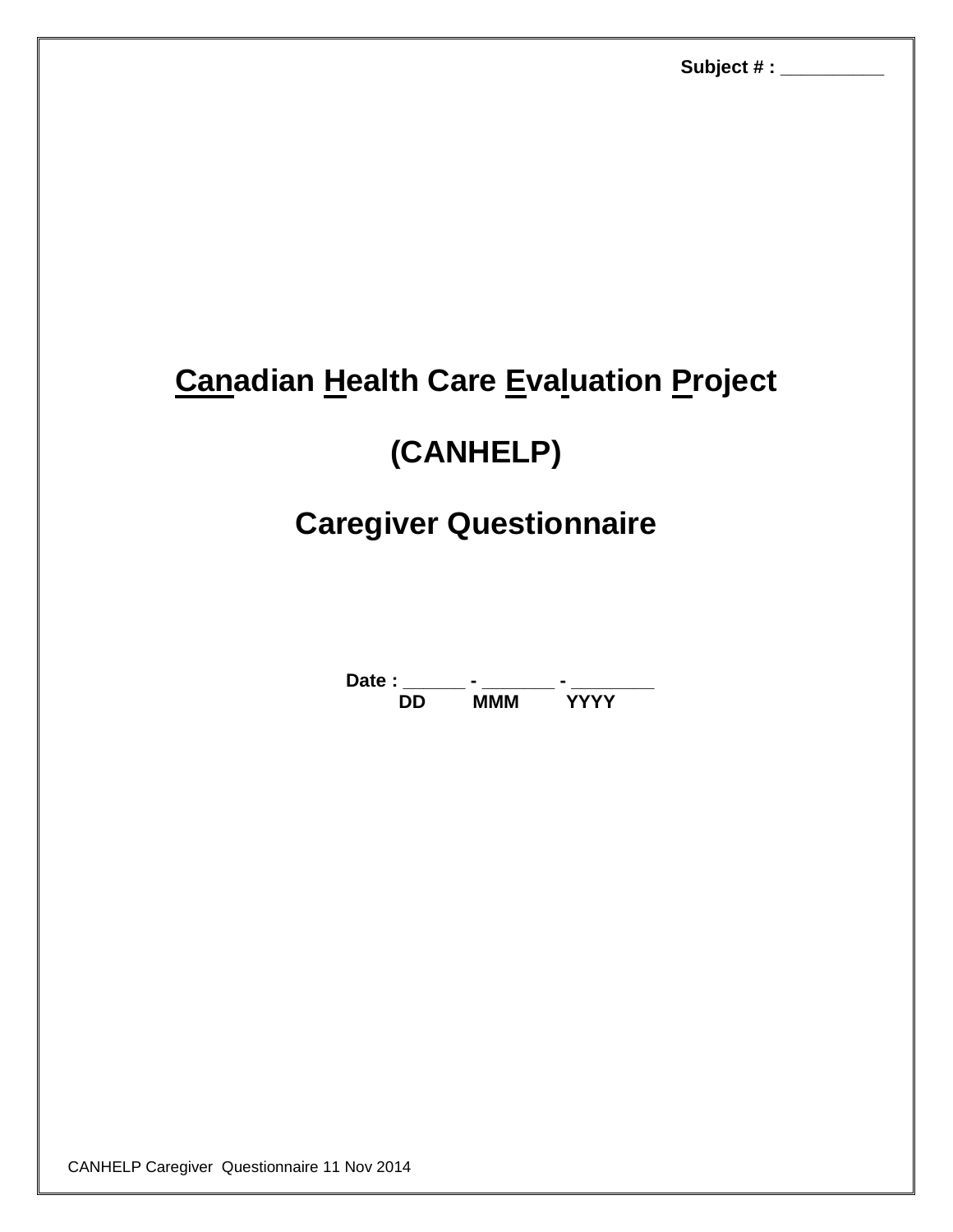**Subject # : \_\_\_\_\_\_\_\_\_\_**

Instructions:

The following questionnaire includes items that are considered important in terms of quality of care for people with serious, life threatening illnesses.

Please think about the health care that your relative has received *during the past month* from doctors, nurses and other health care professionals. For each question you will be asked to choose a number between 1 and 5 to indicate how satisfied you are with that particular aspect of care -- the higher the number, the more satisfied you are. If you choose option #1 "**Not at all Satisfied"**, for example, you will be indicating that this aspect of the care your relative received did not meet any of your expectations of high quality care. At the other end of the scale, your choice of option #5 "**Completely Satisfied**" will indicate that this aspect of the care your relative received met or exceeded your expectations of quality care.

All answers are confidential and will not be shown to doctors or other health care professionals who are responsible for your relative's care. There are no right or wrong answers. **Completely honest answers are most helpful!**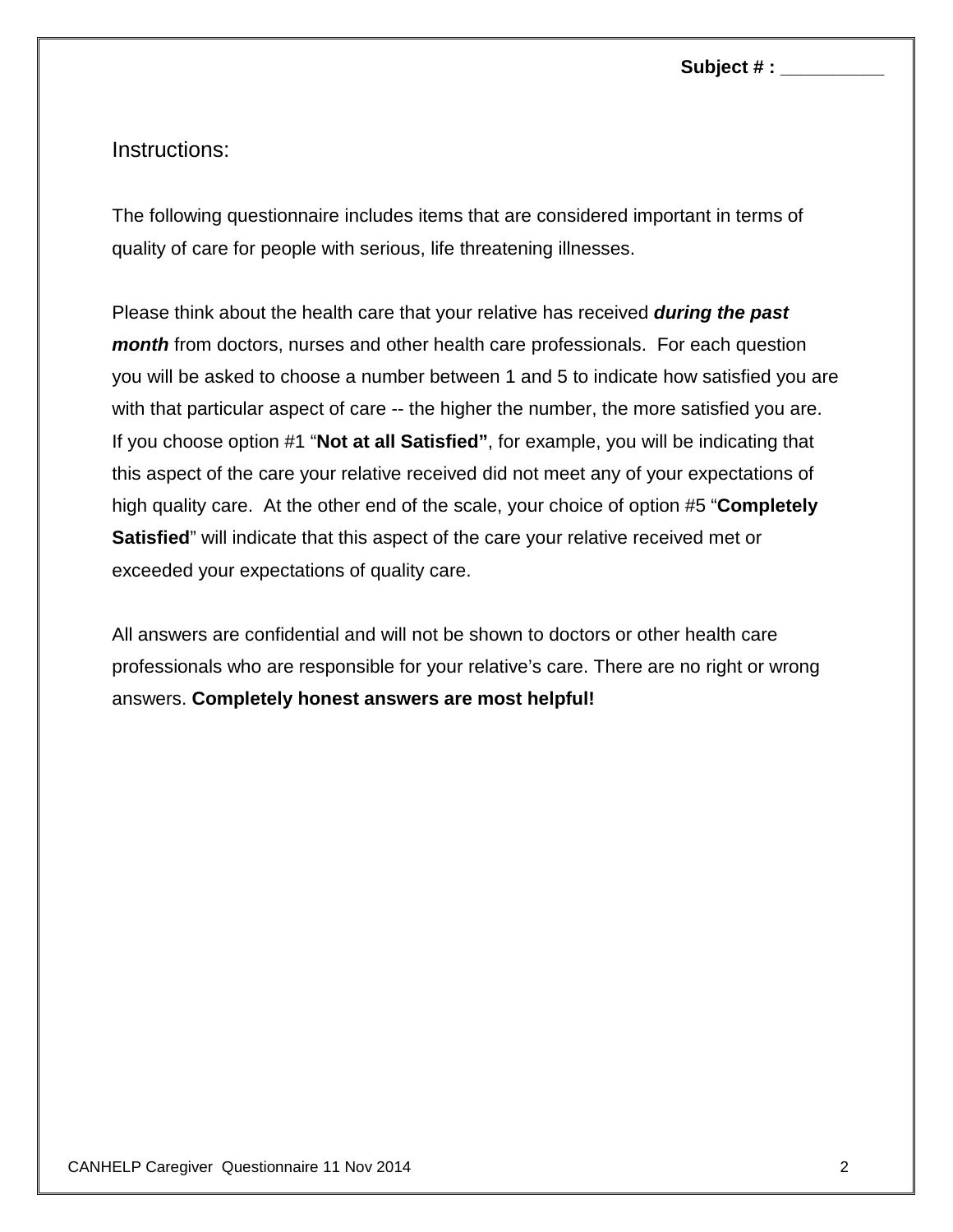**Subject # : \_\_\_\_\_\_\_\_\_\_**

### *The following questions concern the care your relative received during the past month.*

### *For each one, please indicate the degree to which you are satisfied.*

1. In general, how satisfied are you with the quality of care your relative received *during the past month?*

> Not At All Mot Very Somewhat Very Completely 1 2 3 4 5

2. In general, how satisfied are you with the way you were treated by the doctors and nurses looking after your relative *during the past month?*

| Not At All | Not Very | Somewhat | Verv | Completely |
|------------|----------|----------|------|------------|
|            |          |          |      |            |

### *Relationship with the Doctors*

3. How satisfied are you that you knew the doctor(s) in charge of your relative's care *during the past month?*

| Not At All | Not Very | Somewhat | Verv | Completely |
|------------|----------|----------|------|------------|
|            |          |          |      |            |

4. How satisfied are you that the doctor(s) took a personal interest in your relative *during the past month?*

| Not At All | Not Very | Somewhat | Verv | Completely |
|------------|----------|----------|------|------------|
|            |          |          |      |            |

5. How satisfied are you that the doctor(s) were available when you or your relative needed them (by phone or in person) *during the past month*?

| Not At All | Not Very | Somewhat | Verv | Completely |
|------------|----------|----------|------|------------|
|            |          |          |      |            |

6. How satisfied are you with the level of trust and confidence you had in the doctor(s) who looked after your relative *during the past month*?

| Not At All | Not Very | Somewhat | Verv | Completely |
|------------|----------|----------|------|------------|
|            |          |          |      |            |

## *Characteristics of the Doctors and Nurses*

7. How satisfied are you with the level of trust and confidence you had in the nurses who looked after your relative *during the past month*?

| Not At All | Not Very | Somewhat | Verv | Completely |
|------------|----------|----------|------|------------|
|            |          |          |      |            |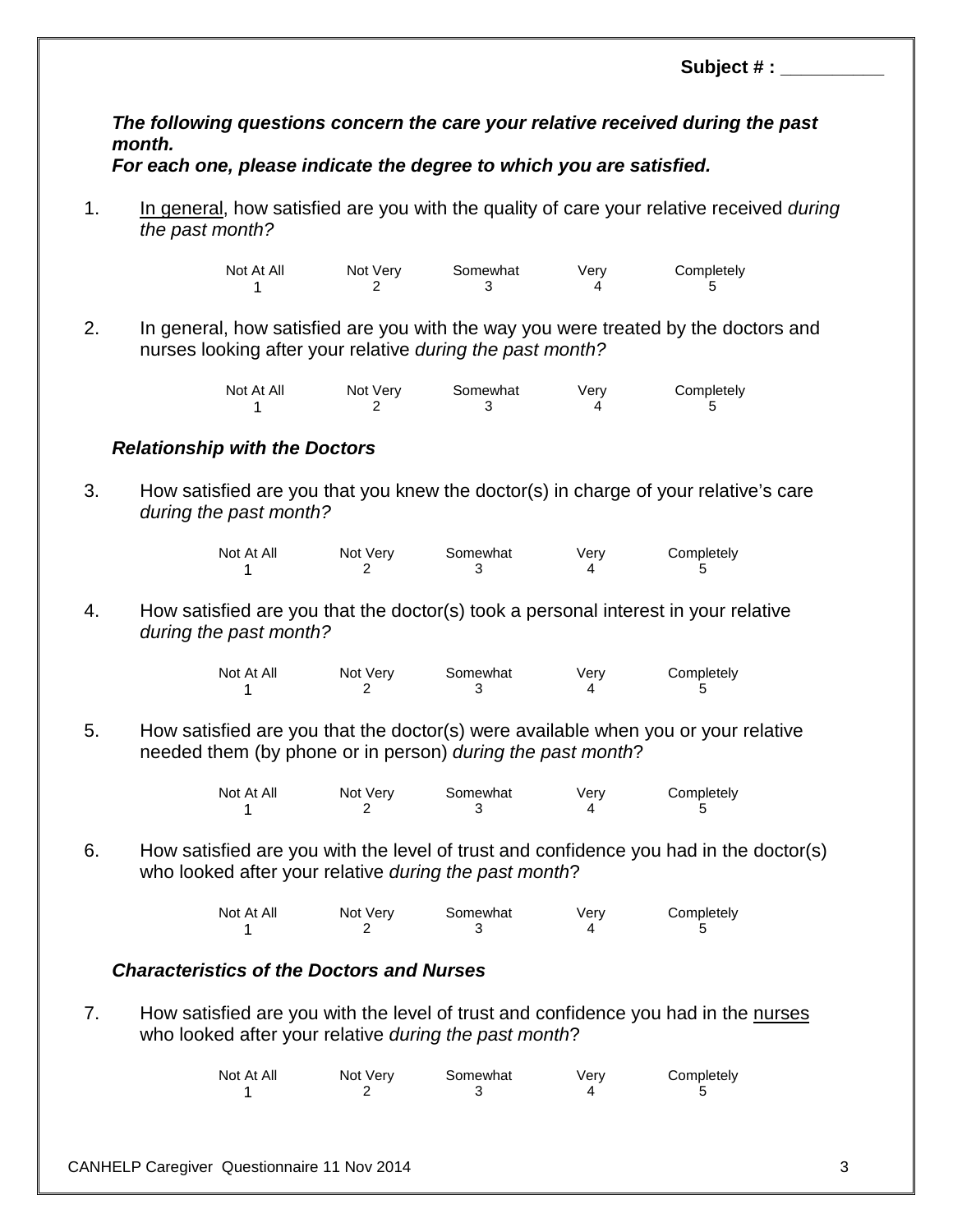8. How satisfied are you that the doctors and nurses who looked after your relative *during the past month* knew enough about his or her health problems to give the best possible care?

> Not At All Mot Very Somewhat Very Completely 1 2 3 4 5

9. How satisfied are you that the doctors and nurses looking after your relative *during the past month* were compassionate and supportive of him or her?

| Not At All | Not Very | Somewhat | Verv | Completely |
|------------|----------|----------|------|------------|
|            |          |          |      |            |

10. How satisfied are you that the doctors and nurses looking after your relative *during the past month* were compassionate and supportive of you?

| Not At All | Not Very | Somewhat | Verv | Completely |
|------------|----------|----------|------|------------|
|            |          |          |      |            |

11. How satisfied are you that your relative was treated by those doctors and nurses *during the past month* in a manner that preserved his or her sense of dignity?

| Not At All | Not Very | Somewhat | Verv | Completely |
|------------|----------|----------|------|------------|
|            |          |          |      |            |

#### *Illness Management*

12. How satisfied are you with the tests that were done and the treatments that were given *during the past month* for your relative's medical problems?

| Not At All | Not Very | Somewhat | Verv | Completely |
|------------|----------|----------|------|------------|
|            |          |          |      |            |

13. How satisfied are you that physical symptoms (for example: pain, shortness of breath, nausea) your relative had *during the past month* were adequately controlled?

| Not At All | Not Very | Somewhat | Verv | Completely |
|------------|----------|----------|------|------------|
|            |          |          |      |            |

14. How satisfied are you that emotional problems (for example: depression, anxiety) your relative had *during the past month* were adequately controlled?

| Not At All | Not Very | Somewhat | Very | Completely |
|------------|----------|----------|------|------------|
|            |          |          |      |            |

15. How satisfied are you with the help your relative received with personal care *during the past month* (for example: bathing, toileting, dressing, eating)?

| Not At All | Not Verv<br>Somewhat |  | Verv | Completely | Not Applicable<br>No Help Needed |
|------------|----------------------|--|------|------------|----------------------------------|
|            |                      |  |      |            |                                  |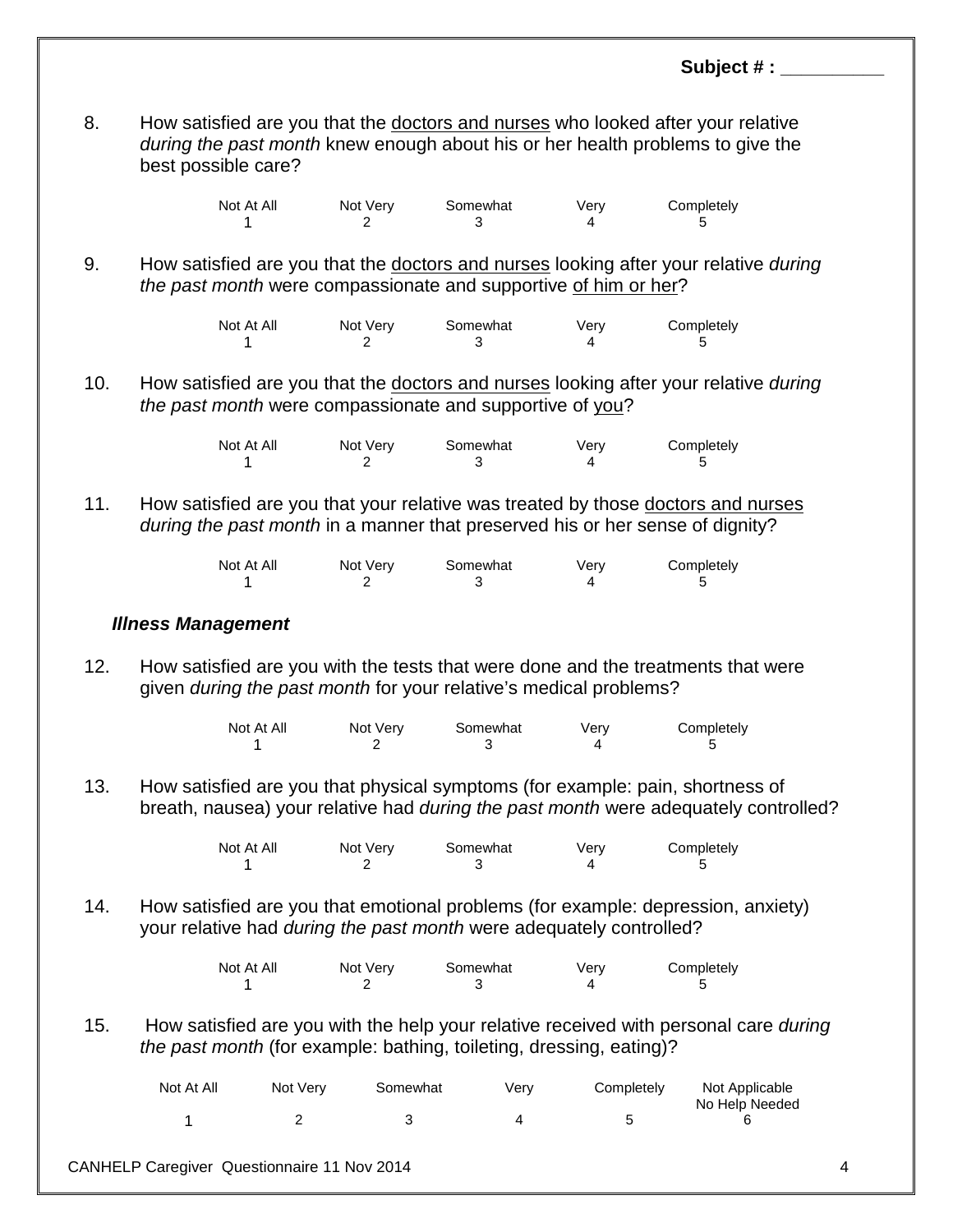**Subject # : \_\_\_\_\_\_\_\_\_\_** 16. How satisfied are you that, *during the past month*, your relative received good care when you were not able to be with him/ her? Not At All Mot Very Somewhat Very Completely 1 2 3 4 5 17. How satisfied are you with recent home care services your relative received? Not At All Not Very Somewhat Very Completely Not Applicable. No home care needed 1 2 3 4 5 6 18. How satisfied are you that health care workers worked together as a team to look after your relative *during the past month*? Not At All Mot Very Somewhat Very Completely 1 2 3 4 5 19. How satisfied are you that you were able to manage the financial costs associated with your relative's illness *during the past month*? Not At All Mot Very Somewhat Very Completely 1 2 3 4 5 20. How satisfied are you with the environment or the surroundings in which your relative was cared for *during the past month*? Not At All Mot Very Somewhat Very Completely 1 2 3 4 5 21. How satisfied are you that the care and treatment your relative received *during the past month* was consistent with his or her wishes?

| Not At All | Not Very | Somewhat | Verv | Completely |
|------------|----------|----------|------|------------|
|            |          |          |      |            |

#### *Communication and Decision Making*

22. How satisfied are you that the doctor(s) explained things relating to your relative's illness in a straightforward, honest manner *during the past month*?

| Not At All | Not Very | Somewhat | Verv | Completely |
|------------|----------|----------|------|------------|
|            |          |          |      |            |

23. How satisfied are you that the doctor(s) explained things relating to your relative's illness in a way you could understand *during the past month*?

| Not At All | Not Very | Somewhat | Very | Completely |
|------------|----------|----------|------|------------|
|            |          |          |      |            |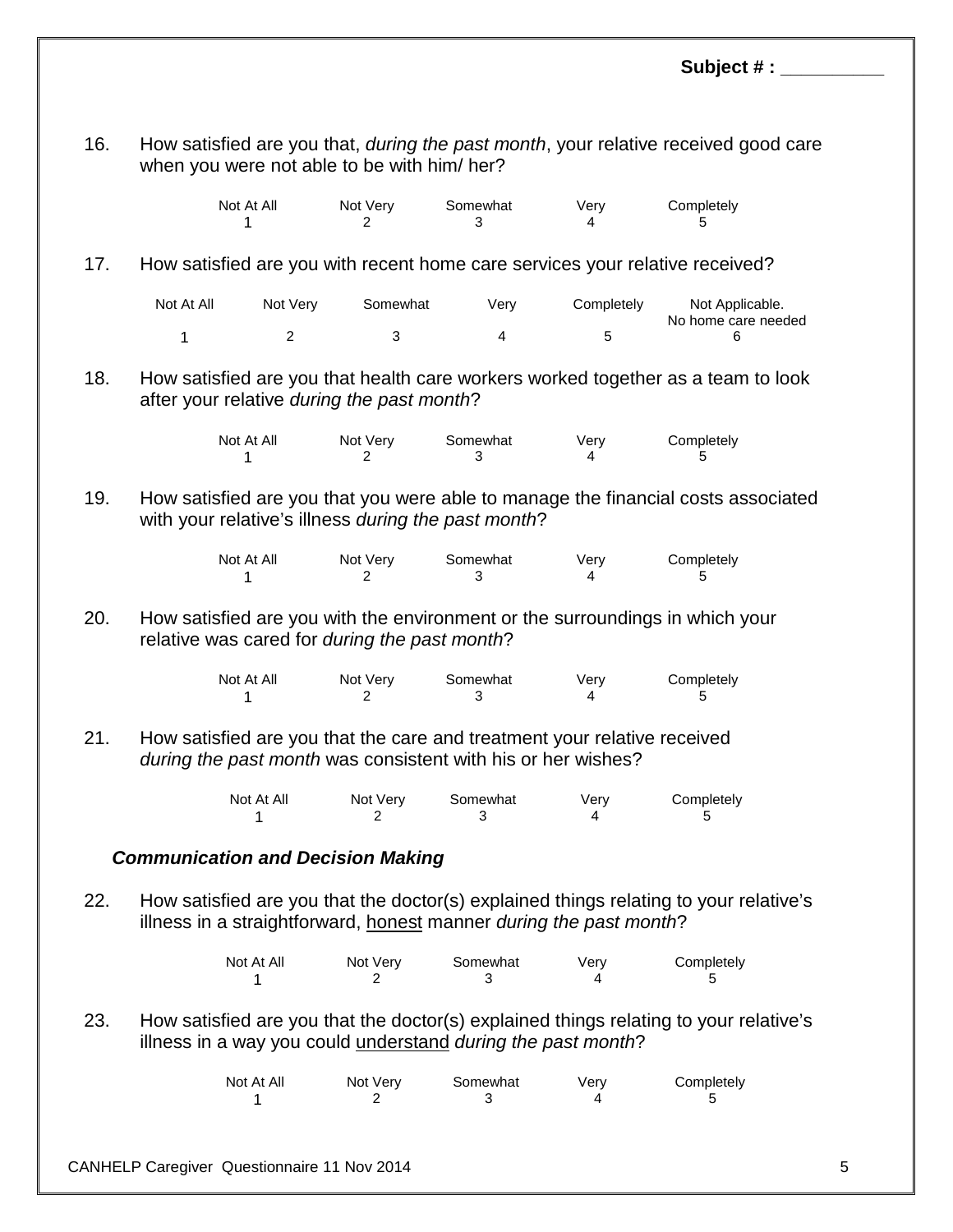24. How satisfied are you that you received consistent information about your relative's condition from all the doctors and nurses looking after him or her *during the past month*?

| Not At All | Not Very | Somewhat | Verv | Completely |
|------------|----------|----------|------|------------|
|            |          |          |      |            |

25. How satisfied are you that you received updates about your relative's condition, treatments, test results, etc. in a timely manner *during the past month*?

| Not At All | Not Very | Somewhat | Verv | Completely |
|------------|----------|----------|------|------------|
|            |          |          |      |            |

26. How satisfied are you that the doctor(s) listened to what you had to say *during the past month*?

| Not At All | Not Very | Somewhat | Verv | Completely |
|------------|----------|----------|------|------------|
|            |          |          |      |            |

27. How satisfied are you with discussions *during the past month* with the doctor(s) about where your relative would be cared for (in hospital, at home, or elsewhere) if he or she were to get worse?

| Not At All | Not Very | Somewhat | Very | Completely |
|------------|----------|----------|------|------------|
|            |          |          |      |            |

#### *Your Involvement*

28. How satisfied are you with the level of confidence you felt *during the past month* in your ability to help your relative manage his/ her illness?

| Not At All | Not Very | Somewhat | Very | Completely |
|------------|----------|----------|------|------------|
|            |          |          |      |            |

29. How satisfied are you with discussions *during the past month* with the doctor(s) about the use of life sustaining technologies (for example: CPR or cardiopulmonary resuscitation, breathing machines, dialysis)?

| Not At All | Not Very | Somewhat | Verv | Completely |
|------------|----------|----------|------|------------|
|            |          |          |      |            |

30. How satisfied are you that, *during the past month,* you have come to understand what to expect at the end stage of your relative's illness (for example: in terms of symptoms and comfort measures)?

| Not At All | Not Very | Somewhat | Very | Completely |
|------------|----------|----------|------|------------|
|            |          |          |      |            |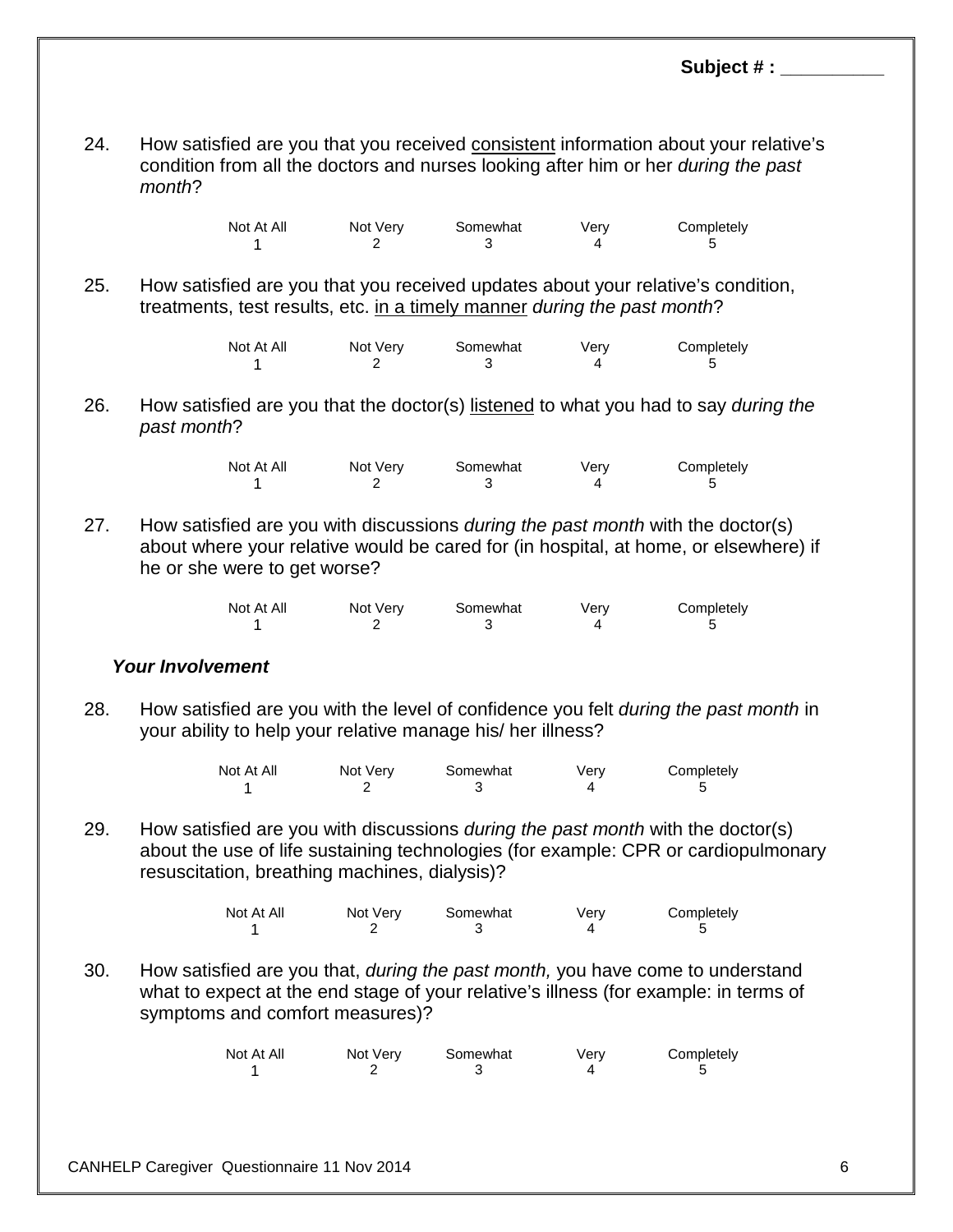|     |                                                                                                                                                                              |               |               |           | Subject # :     |                |
|-----|------------------------------------------------------------------------------------------------------------------------------------------------------------------------------|---------------|---------------|-----------|-----------------|----------------|
| 31. | How satisfied are you with your role <i>during the past month</i> in decision-making<br>regarding your relative's medical care?                                              |               |               |           |                 |                |
|     | Not At All<br>1                                                                                                                                                              | Not Very<br>2 | Somewhat<br>3 | Very<br>4 | Completely<br>5 |                |
| 32. | How satisfied are you with discussions with your relative during the past month<br>about wishes for future care in the event he or she is unable to make those<br>decisions? |               |               |           |                 |                |
|     | Not At All<br>1                                                                                                                                                              | Not Very<br>2 | Somewhat<br>3 | Very<br>4 | Completely<br>5 |                |
| 33. | How satisfied are you that you were able <i>during the past month</i> to talk comfortably<br>with your relative about his/ her illness, dying, and death?                    |               |               |           |                 |                |
|     | Not At All<br>1                                                                                                                                                              | Not Very<br>2 | Somewhat<br>3 | Very<br>4 | Completely<br>5 |                |
| 34. | How satisfied are you that your relationship with your relative was strengthened<br>during the past month?                                                                   |               |               |           |                 |                |
|     | Not At All<br>1                                                                                                                                                              | Not Very<br>2 | Somewhat<br>3 | Very<br>4 | Completely<br>5 |                |
|     | <b>Your Well Being</b>                                                                                                                                                       |               |               |           |                 |                |
| 35. | How satisfied are you with the level of confidence you felt during the past month in<br>your relative's ability to manage his/her own illness?                               |               |               |           |                 |                |
|     | Not At All                                                                                                                                                                   | Not Very<br>2 | Somewhat<br>3 | Very<br>4 | Completely<br>5 |                |
| 36. | How satisfied are you that <i>during the past month</i> you had enough time and energy to<br>take care of yourself?                                                          |               |               |           |                 |                |
|     | Not At All<br>1                                                                                                                                                              | Not Very<br>2 | Somewhat<br>3 | Very<br>4 | Completely<br>5 |                |
| 37. | How satisfied are you that you had family or friends to support you when you felt<br>lonely or isolated during the past month?                                               |               |               |           |                 |                |
|     | Not At All<br>1                                                                                                                                                              | Not Very<br>2 | Somewhat<br>3 | Very<br>4 | Completely<br>5 |                |
| 38. | How satisfied are you that you were able <i>during the past month</i> to contribute to<br>others in a meaningful way?                                                        |               |               |           |                 |                |
|     | Not At All<br>1                                                                                                                                                              | Not Very<br>2 | Somewhat<br>3 | Very<br>4 | Completely<br>5 |                |
|     | CANHELP Caregiver Questionnaire 11 Nov 2014                                                                                                                                  |               |               |           |                 | $\overline{7}$ |